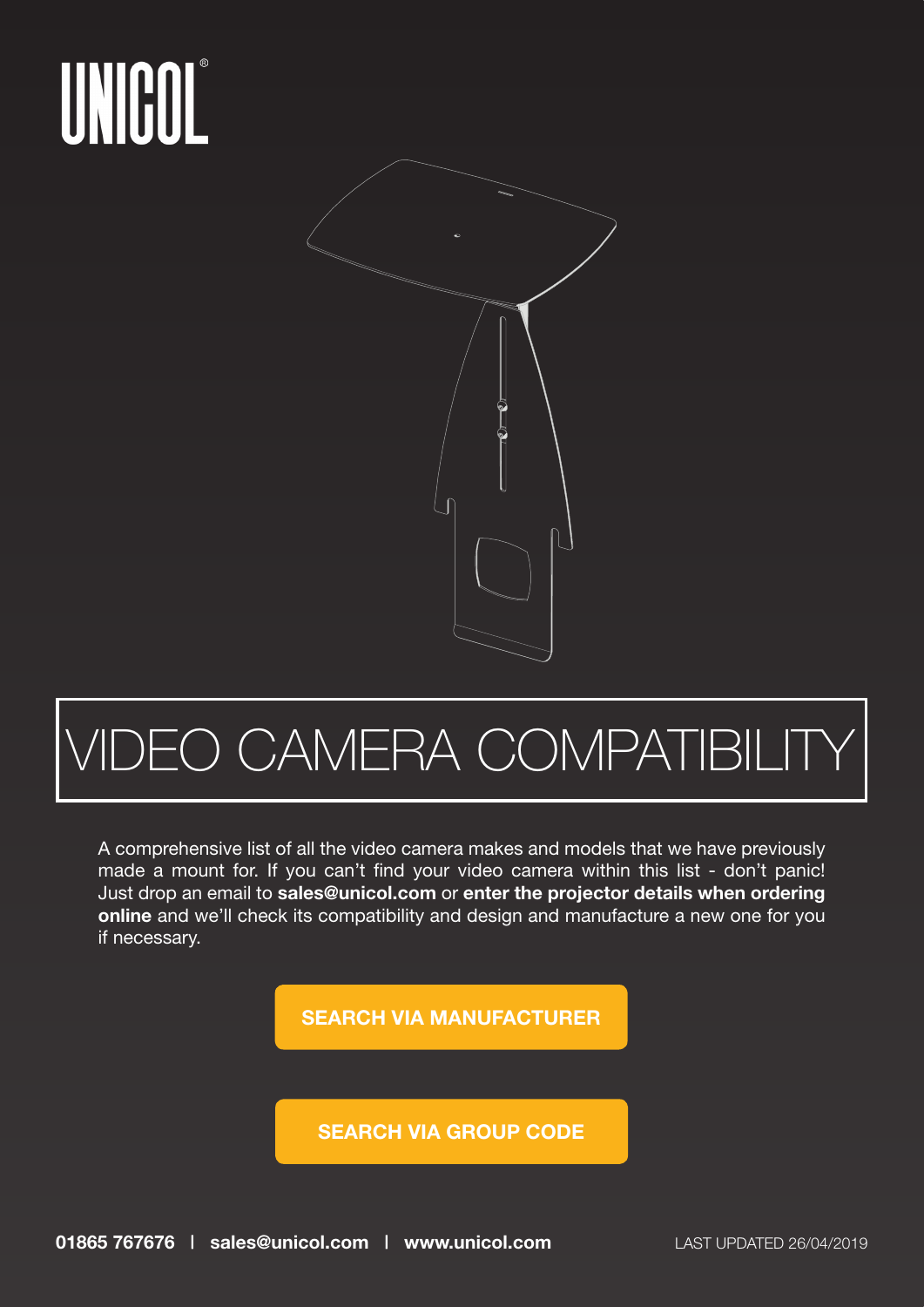<span id="page-1-0"></span>

During our 55+ years of manufacturing, we've produced dedicated/universal mounts for lots of video cameras and during this time we've noticed that some of them match one another. These group codes reflect the different mounts produced and show what other video cameras will work with each code.

Whilst we keep this as up-to-date as we can, we know that some projectors may be missing - if this is the case, please email sales@unicol.com or enter the product details when ordering online.

| 0001 | 0240 |      | 0277 0281 0285 |           | 0290 | 0295 |                                                                      | 0299 0303 | 0307 | $0311$ 0315                                 |      |
|------|------|------|----------------|-----------|------|------|----------------------------------------------------------------------|-----------|------|---------------------------------------------|------|
| 0002 |      |      |                |           |      |      | 0274    0278    0282    0286    0292    0296    0300    0304    0308 |           |      | $0312$ 0316                                 |      |
| 0195 |      |      |                |           |      |      | 0275 0279 0283 0288 0293 0297 0301 0305 0309 1                       |           |      | $\begin{bmatrix} 0313 & 0317 \end{bmatrix}$ |      |
| 0202 | 0276 | 0280 |                | 0284 0289 | 0294 |      | 0298 0302                                                            | 0306      | 0310 | $\sim$ 0314                                 | 0318 |

Prefer to look for which universal/dedicated mount best suits your video camera via the manufacturer?

Click on the button below to be taken to the manufacturer part of this PDF!

**[SEARCH VIA MANUFACTURER](#page-5-0)**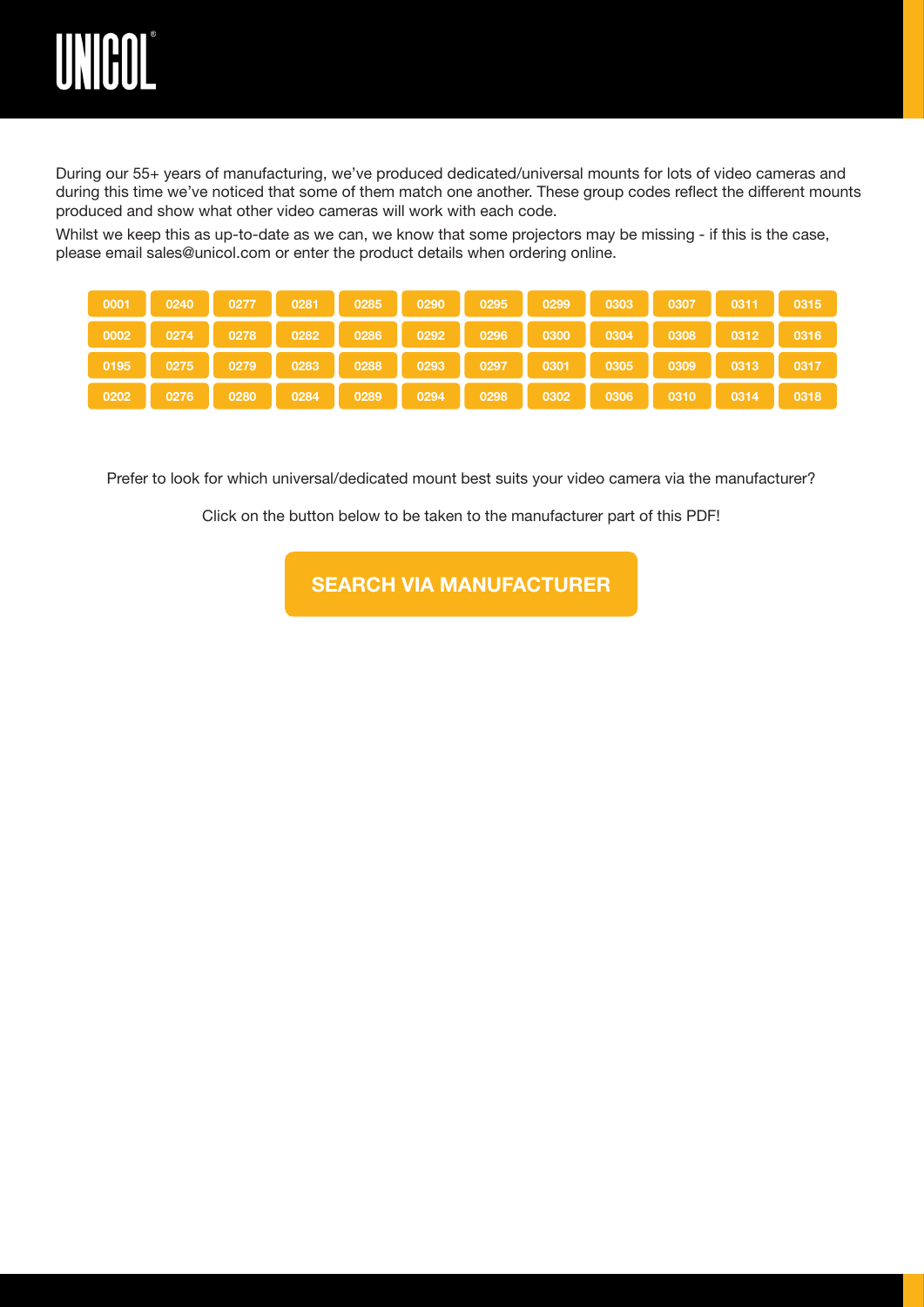<span id="page-2-0"></span>

| 0001 | <b>TANDBERG</b> | T 880                     | Video Conference        | Dedicated |
|------|-----------------|---------------------------|-------------------------|-----------|
| 0001 | <b>TANDBERG</b> | 880                       | Video Conference        | Dedicated |
| 0001 | <b>TANDBERG</b> | 990                       | Video Conference        | Dedicated |
| 0001 | <b>TANDBERG</b> | 550                       | Video Conference        | Dedicated |
| 0001 | <b>TANDBERG</b> | <b>TTC 704</b>            | Video Conference        | Dedicated |
| 0001 | <b>TANDBERG</b> | <b>TTC 7 08</b>           | Video Conference        | Dedicated |
| 0002 | <b>POLYCOM</b>  | MPTZ 5 P                  | Video Conference        | Dedicated |
| 0195 | <b>POLYCOM</b>  | <b>VIEWSTATION</b>        | Video Conference        | Dedicated |
| 0195 | <b>POLYCOM</b>  | <b>PVS 16 XX</b>          | Video Conference        | Dedicated |
| 0195 | <b>POLYCOM</b>  | PV 1619                   | Video Conference        | Dedicated |
| 0202 | <b>POLYCOM</b>  | <b>VSX 7000 A</b>         | <b>Video Conference</b> | Dedicated |
| 0202 | <b>POLYCOM</b>  | <b>VSX 7000 B</b>         | Video Conference        | Dedicated |
| 0240 | <b>SONY</b>     | <b>EVI D 100</b>          | Video Conference        | Dedicated |
| 0274 | <b>POLYCOM</b>  | <b>VSX SUBWOOFER</b>      | <b>Video Conference</b> | Dedicated |
| 0275 | <b>POLYCOM</b>  | EAGLE EYE MPTZ 6          | <b>Video Conference</b> | Dedicated |
| 0275 | <b>POLYCOM</b>  | EAGE EYE 3 MPTZ 9         | <b>Video Conference</b> | Dedicated |
| 0276 | <b>LOGITECH</b> | PTZ PRO CAMERA 960 001022 | <b>Video Conference</b> | Dedicated |
| 0276 | <b>LIFESIZE</b> | <b>ROOM 200</b>           | <b>Video Conference</b> | Dedicated |
| 0276 | <b>LIFESIZE</b> | <b>TEAM 220</b>           | Video Conference        | Dedicated |
| 0276 | <b>LIFESIZE</b> | CAMERA X 10               | Video Conference        | Dedicated |
| 0276 | <b>LIFESIZE</b> | <b>ICON 600</b>           | <b>Video Conference</b> | Dedicated |
| 0276 | <b>LIFESIZE</b> | ROOM CAMERA               | <b>Video Conference</b> | Dedicated |
| 0276 | <b>POLYCOM</b>  | APTZ 2 P                  | <b>Video Conference</b> | Dedicated |
| 0276 | <b>LIFESIZE</b> | EXPRESS 220               | Video Conference        | Dedicated |
| 0277 | <b>POLYCOM</b>  | <b>VSX 7400 E</b>         | <b>Video Conference</b> | Dedicated |
| 0277 | <b>POLYCOM</b>  | <b>VSX 8000 E</b>         | Video Conference        | Dedicated |
| 0278 | <b>SONY</b>     | PCSA CG 70 P              | <b>Video Conference</b> | Dedicated |
| 0279 | <b>TANDBERG</b> | EDGE 95                   | Video Conference        | Dedicated |
| 0279 | <b>TANDBERG</b> | EDGE 85                   | <b>Video Conference</b> | Dedicated |
| 0279 | <b>TANDBERG</b> | EDGE 75                   | <b>Video Conference</b> | Dedicated |
| 0279 | <b>TANDBERG</b> | <b>HD</b>                 | <b>Video Conference</b> | Dedicated |
| 0279 | <b>TANDBERG</b> | C 20 QUICK PLUS           | <b>Video Conference</b> | Dedicated |
| 0279 | <b>CISCO</b>    | <b>SX 20</b>              | <b>Video Conference</b> | Dedicated |
| 0279 | <b>CISCO</b>    | CTS - PHD - 1080 P 12 XS  | <b>Video Conference</b> | Dedicated |
| 0279 | <b>CISCO</b>    | <b>HD CAMERA</b>          | <b>Video Conference</b> | Dedicated |
| 0279 | <b>CISCO</b>    | PRECISION 40              | <b>Video Conference</b> | Dedicated |
| 0280 | SONY            | <b>EVI D 70 P</b>         | <b>Video Conference</b> | Dedicated |
| 0281 | <b>SONY</b>     | <b>BRC 300 P</b>          | <b>Video Conference</b> | Dedicated |
| 0282 | SONY            | EVI HD 1                  | Video Conference        | Dedicated |
| 0282 | <b>POLYCOM</b>  | EAGLE EYE 1080 MPTZ 7     | Video Conference        | Dedicated |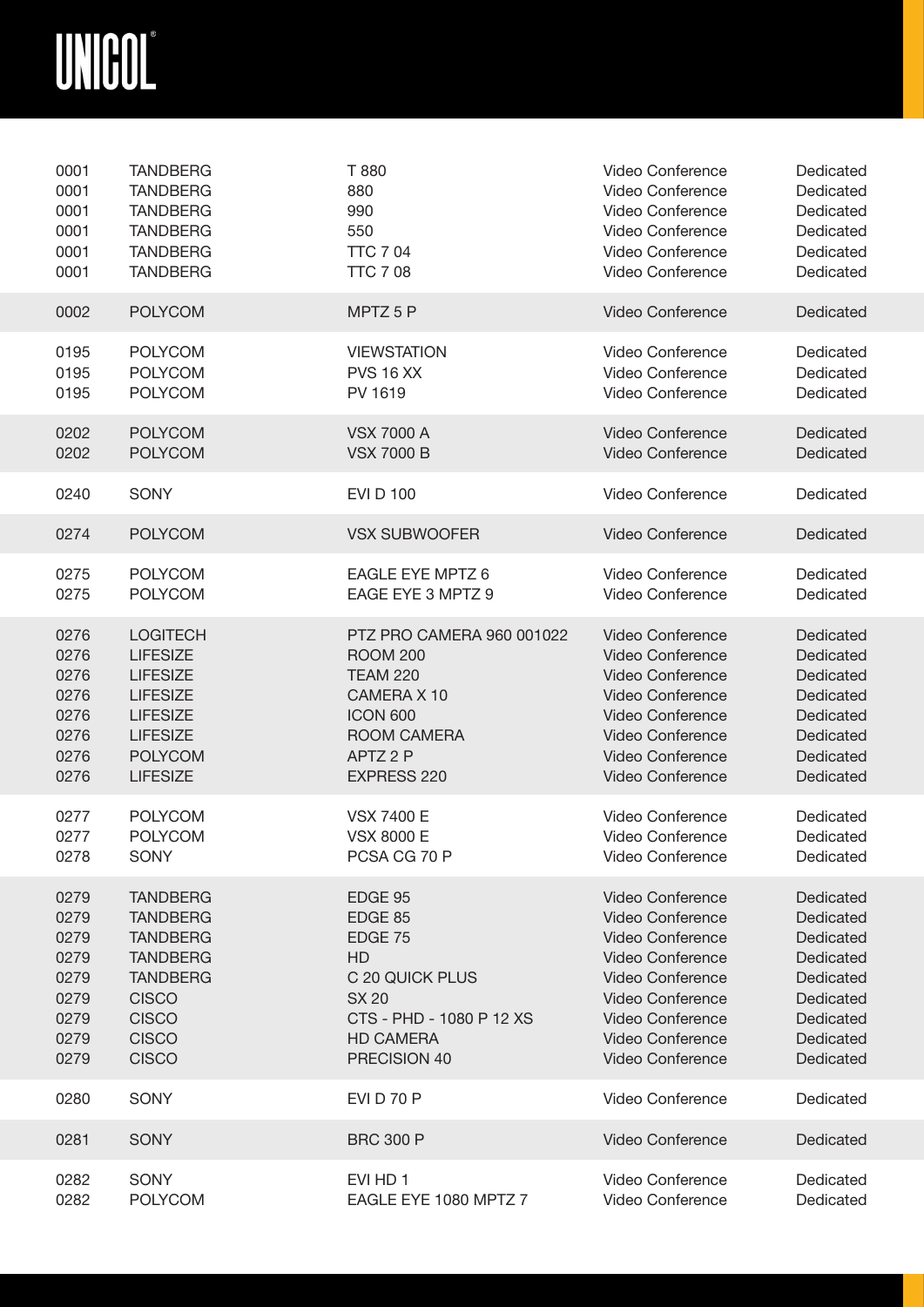<span id="page-3-0"></span>

| 0283                         | <b>TANDBERG</b>                                                          | <b>MXP 550</b>                                                             | <b>Video Conference</b>                                                                           | Dedicated                                        |
|------------------------------|--------------------------------------------------------------------------|----------------------------------------------------------------------------|---------------------------------------------------------------------------------------------------|--------------------------------------------------|
| 0284                         | <b>SONY</b>                                                              | PCS C 1 P                                                                  | <b>Video Conference</b>                                                                           | Dedicated                                        |
| 0285                         | <b>SONY</b>                                                              | EVI HD 7                                                                   | <b>Video Conference</b>                                                                           | Dedicated                                        |
| 0286                         | <b>ELMO</b>                                                              | <b>PTC 450 C</b>                                                           | Video Conference                                                                                  | Dedicated                                        |
| 0288                         | <b>DIAMOND</b>                                                           | <b>DIASDW</b>                                                              | <b>Video Conference</b>                                                                           | Dedicated                                        |
| 0289<br>0289<br>0289<br>0289 | <b>AVERCOMM</b><br><b>AVERCOMM</b><br><b>AVERCOMM</b><br><b>AVERCOMM</b> | <b>HVC 130</b><br>V <sub>2</sub> D <sub>1</sub><br>V2S1<br><b>H SERIES</b> | Video Conference<br><b>Video Conference</b><br><b>Video Conference</b><br><b>Video Conference</b> | Dedicated<br>Dedicated<br>Dedicated<br>Dedicated |
| 0290                         | <b>POLYCOM</b>                                                           | <b>EAGLE EYE DIRECTOR</b>                                                  | <b>Video Conference</b>                                                                           | Dedicated                                        |
| 0292<br>0292                 | <b>PANASONIC</b><br><b>PANASONIC</b>                                     | <b>AWHE 120 W</b><br><b>AWHE 130</b>                                       | <b>Video Conference</b><br>Video Conference                                                       | Dedicated<br>Dedicated                           |
| 0293<br>0293<br>0293         | <b>SONY</b><br><b>SONY</b><br><b>SONY</b>                                | EVID <sub>80</sub><br><b>EVID 90</b><br><b>EVI H 100</b>                   | <b>Video Conference</b><br><b>Video Conference</b><br><b>Video Conference</b>                     | Dedicated<br>Dedicated<br>Dedicated              |
| 0294                         | <b>DIAMOND</b>                                                           | <b>DIA HDW</b>                                                             | Video Conference                                                                                  | Dedicated                                        |
| 0295                         | <b>SONY</b>                                                              | SRG 120 PTZ CAMERA                                                         | <b>Video Conference</b>                                                                           | Dedicated                                        |
| 0296                         | <b>LIFESIZE</b>                                                          | <b>ICON 400</b>                                                            | Video Conference                                                                                  | Dedicated                                        |
| 0297                         | <b>SONY</b>                                                              | <b>SRG 300 HW</b>                                                          | <b>Video Conference</b>                                                                           | Dedicated                                        |
| 0298<br>0298<br>0298         | <b>PANASONIC</b><br><b>PANASONIC</b><br><b>PANASONIC</b>                 | <b>AW HE 10</b><br><b>AW HE 50</b><br>AWHE 38                              | <b>Video Conference</b><br>Video Conference<br>Video Conference                                   | Dedicated<br>Dedicated<br>Dedicated              |
| 0299                         | <b>DIAMOND</b>                                                           | DIA HD USB CAMERA                                                          | <b>Video Conference</b>                                                                           | Dedicated                                        |
| 0300<br>0300                 | <b>LOGITECH</b><br><b>LOGITECH</b>                                       | PTZ PRO CAMERA<br>CC 3000 E CAMERA                                         | <b>Video Conference</b><br>Video Conference                                                       | Dedicated<br>Dedicated                           |
| 0301                         | <b>I SMART</b>                                                           | <b>LTL S 2007</b>                                                          | Video Conference                                                                                  | Dedicated                                        |
| 0302                         | <b>POLYCOM</b>                                                           | <b>EAGLE EYE 4</b>                                                         | Video Conference                                                                                  | Dedicated                                        |
| 0303                         | <b>SONY</b>                                                              | <b>BRCH 700</b>                                                            | <b>Video Conference</b>                                                                           | Dedicated                                        |
| 0304                         | <b>DIAMOND</b>                                                           | DIA HDS 2                                                                  | Video Conference                                                                                  | Dedicated                                        |
| 0305                         | <b>VADDIO</b>                                                            | ROBOSHOT 12 USB CAMERA                                                     | <b>Video Conference</b>                                                                           | Dedicated                                        |
| 0306                         | <b>CISCO</b>                                                             | <b>SPEAKER TRACK</b>                                                       | Video Conference                                                                                  | Dedicated                                        |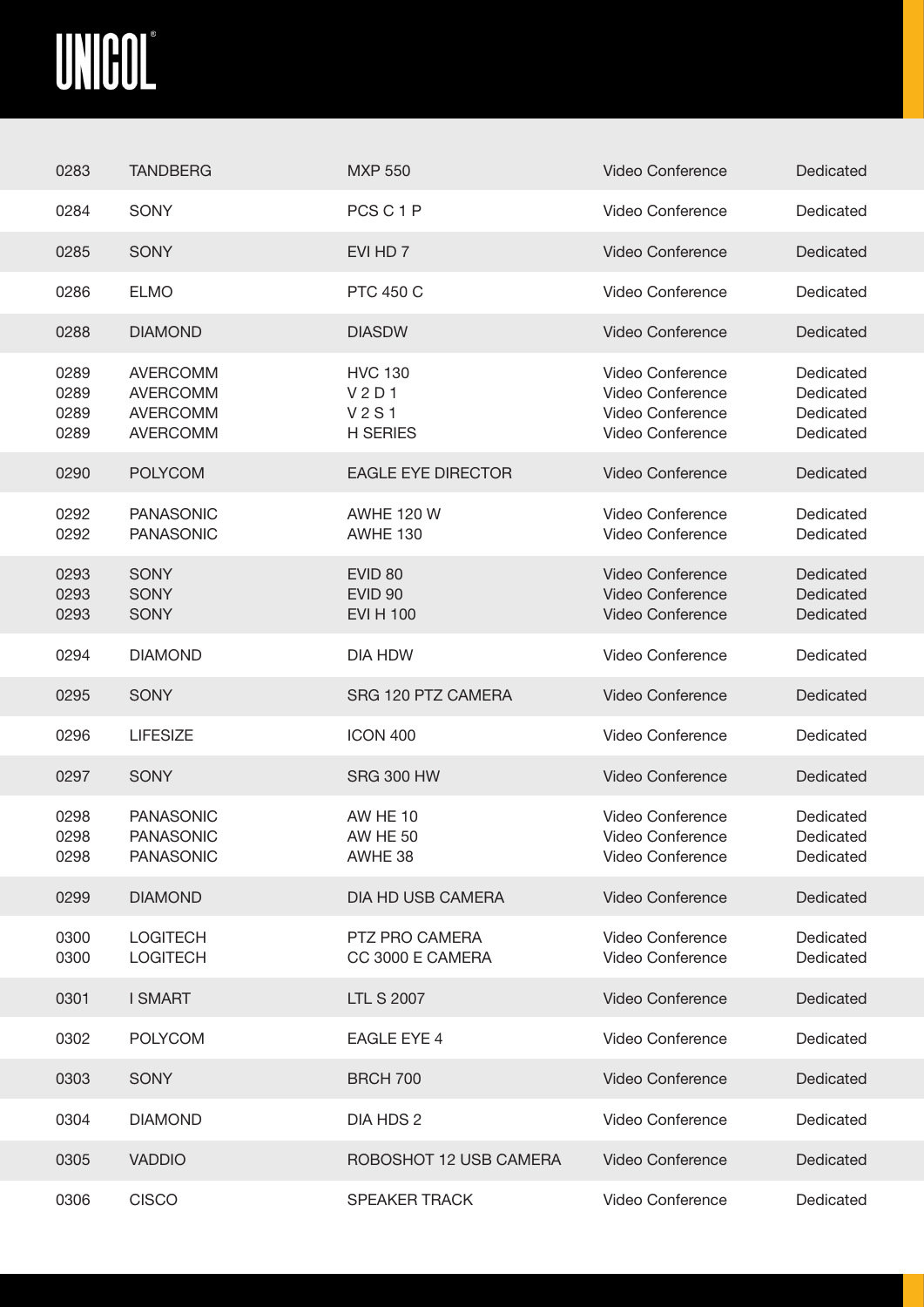<span id="page-4-0"></span>

| 0307<br>0307 | <b>ANGEKIS</b><br><b>ANGEKIS</b>     | <b>BLADE CAMERA</b><br><b>CURTANA CAMERA</b> | Video Conference<br>Video Conference | Dedicated<br>Dedicated |
|--------------|--------------------------------------|----------------------------------------------|--------------------------------------|------------------------|
| 0308<br>0308 | <b>DATAVIDEO</b><br><b>DATAVIDEO</b> | <b>PTC 150 TW</b><br><b>PTC 100</b>          | Video Conference<br>Video Conference | Dedicated<br>Dedicated |
| 0309         | <b>SONY</b>                          | <b>BRCZ 700</b>                              | Video Conference                     | Dedicated              |
| 0310         | <b>LOGITECH</b>                      | <b>BCC 950</b>                               | Video Conference                     | Dedicated              |
| 0311         | <b>CISCO</b>                         | <b>SX 10</b>                                 | Video Conference                     | Dedicated              |
| 0312         | <b>STARLEAF</b>                      | VHD V61                                      | Video Conference                     | Dedicated              |
| 0313         | <b>POLYCOM</b>                       | <b>EAGLE EYE MPTZ 4 USB</b>                  | Video Conference                     | Dedicated              |
| 0314         | <b>CSQ</b>                           | CAMERA PTZ 20 X 60                           | Video Conference                     | Dedicated              |
| 0315         | <b>AXIS</b>                          | V 5915                                       | Video Conference                     | Dedicated              |
| 0316         | <b>AVONIC</b>                        | AV CM 44 VCUC B                              | Video Conference                     | Dedicated              |
| 0317         | <b>CISCO</b>                         | PRECISION 60                                 | Video Conference                     | Dedicated              |
| 0318         | <b>SONY</b>                          | <b>SRG 360 SHE</b>                           | Video Conference                     | Dedicated              |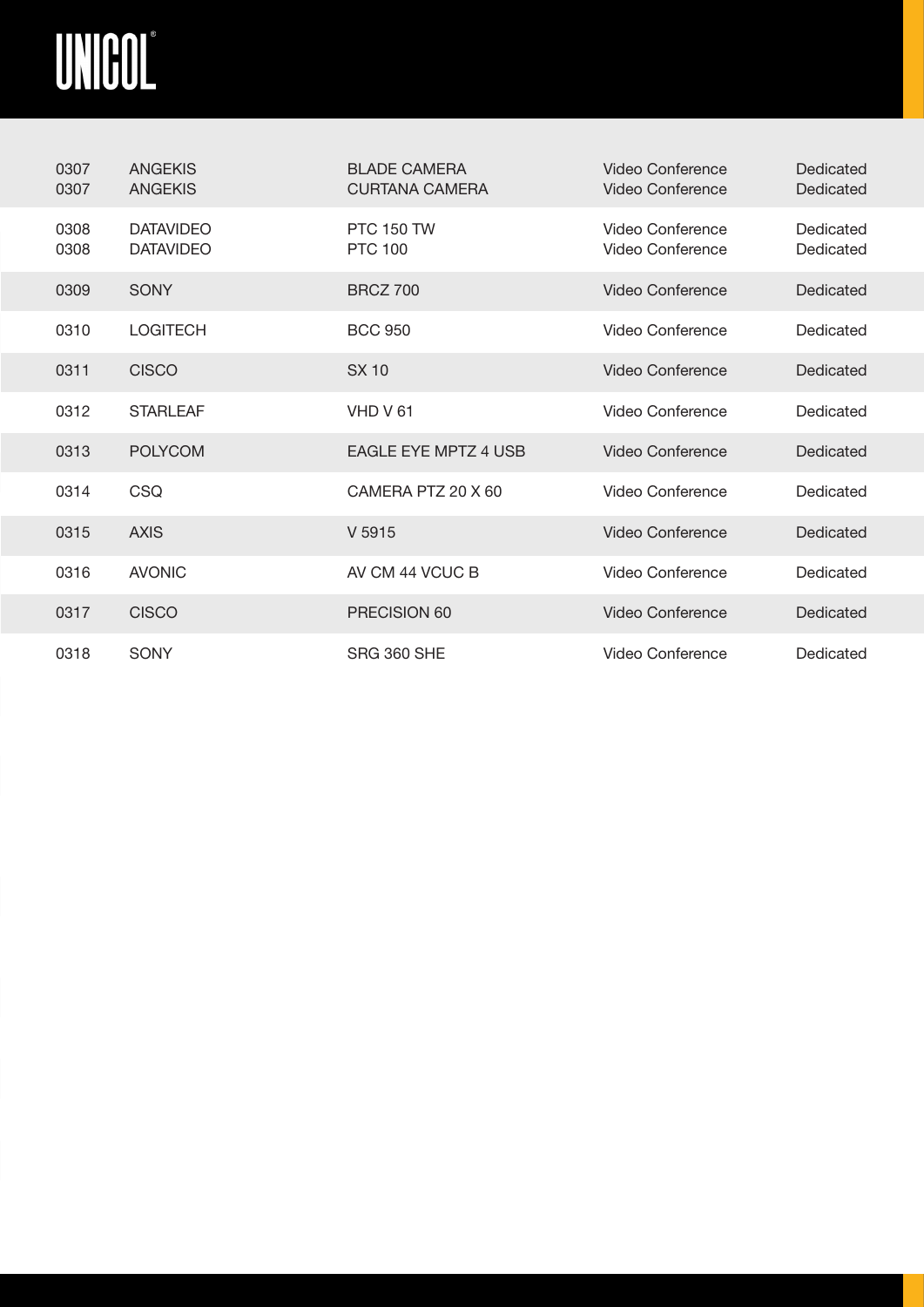<span id="page-5-0"></span>

During our 55+ years of manufacturing, we've produced dedicated/universal mounts for lots of video cameras and are always continuing to develop our mounts to suit more and more manufacturers. Whilst we keep this as up-todate as we can, we know that some video cameras may be missing - if this is the case, please email sales@unicol.com or enter the product details when ordering online.

| <b>ANGEKIS</b>  | <b>CISCO</b>     | <b>ELMO</b>     | <b>PANASONIC</b> | <b>TANDBERG</b> |
|-----------------|------------------|-----------------|------------------|-----------------|
| <b>AVERCOMM</b> | <b>CSQ</b>       | <b>I SMART</b>  | <b>POLYCOM</b>   | <b>VADDIO</b>   |
| <b>AVONIC</b>   | <b>DATAVIDEO</b> | <b>LIFESIZE</b> | <b>SONY</b>      |                 |
| <b>AXIS</b>     | <b>DIAMOND</b>   | <b>LOGITECH</b> | <b>STARLEAF</b>  |                 |

Prefer to look for which universal/dedicated mount best suits your video camera via it's UNICOL Group Code?

Click on the button below to be taken to the Group Code part of this PDF!

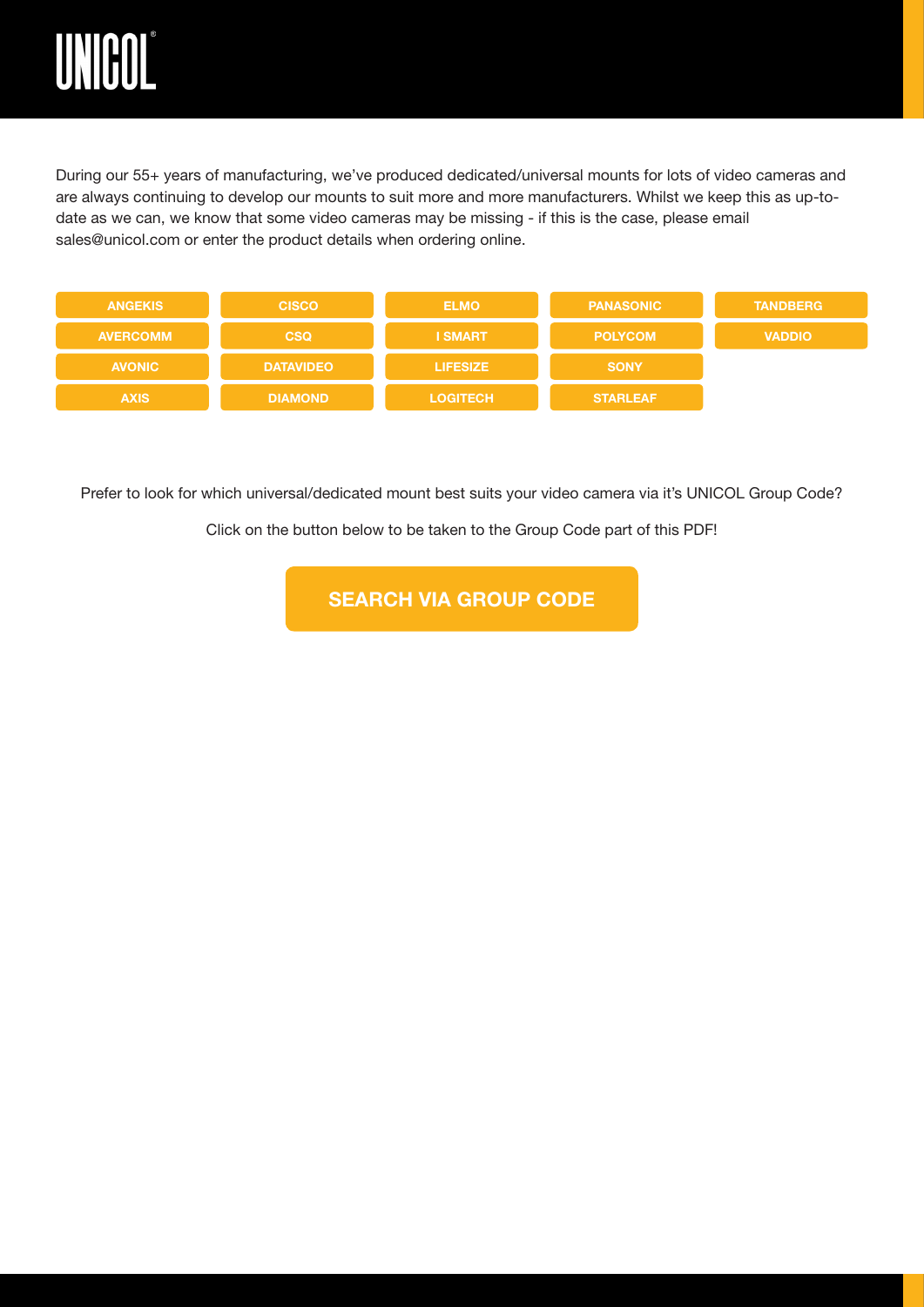<span id="page-6-0"></span>

| 0307 | <b>ANGEKIS</b>   | <b>BLADE CAMERA</b>           | Video Conference        | Dedicated |
|------|------------------|-------------------------------|-------------------------|-----------|
| 0307 | <b>ANGEKIS</b>   | <b>CURTANA CAMERA</b>         | Video Conference        | Dedicated |
| 0289 | <b>AVERCOMM</b>  | <b>H SERIES</b>               | <b>Video Conference</b> | Dedicated |
| 0289 | <b>AVERCOMM</b>  | <b>HVC 130</b>                | <b>Video Conference</b> | Dedicated |
| 0289 | <b>AVERCOMM</b>  | V <sub>2</sub> D <sub>1</sub> | Video Conference        | Dedicated |
| 0289 | <b>AVERCOMM</b>  | <b>V2S1</b>                   | Video Conference        | Dedicated |
| 0316 | <b>AVONIC</b>    | AV CM 44 VCUC B               | Video Conference        | Dedicated |
| 0315 | <b>AXIS</b>      | V 5915                        | <b>Video Conference</b> | Dedicated |
| 0279 | <b>CISCO</b>     | CTS - PHD - 1080 P 12 XS      | Video Conference        | Dedicated |
| 0279 | <b>CISCO</b>     | <b>HD CAMERA</b>              | Video Conference        | Dedicated |
| 0279 | <b>CISCO</b>     | PRECISION 40                  | Video Conference        | Dedicated |
| 0317 | <b>CISCO</b>     | PRECISION 60                  | Video Conference        | Dedicated |
| 0306 | <b>CISCO</b>     | <b>SPEAKER TRACK</b>          | Video Conference        | Dedicated |
| 0311 | <b>CISCO</b>     | <b>SX 10</b>                  | <b>Video Conference</b> | Dedicated |
| 0279 | <b>CISCO</b>     | <b>SX 20</b>                  | <b>Video Conference</b> | Dedicated |
| 0314 | <b>CSQ</b>       | CAMERA PTZ 20 X 60            | Video Conference        | Dedicated |
| 0308 | <b>DATAVIDEO</b> | <b>PTC 100</b>                | Video Conference        | Dedicated |
| 0308 | <b>DATAVIDEO</b> | <b>PTC 150 TW</b>             | Video Conference        | Dedicated |
| 0299 | <b>DIAMOND</b>   | <b>DIA HD USB CAMERA</b>      | <b>Video Conference</b> | Dedicated |
| 0304 | <b>DIAMOND</b>   | DIA HDS 2                     | <b>Video Conference</b> | Dedicated |
| 0294 | <b>DIAMOND</b>   | <b>DIA HDW</b>                | <b>Video Conference</b> | Dedicated |
| 0288 | <b>DIAMOND</b>   | <b>DIASDW</b>                 | Video Conference        | Dedicated |
| 0286 | <b>ELMO</b>      | <b>PTC 450 C</b>              | <b>Video Conference</b> | Dedicated |
| 0301 | <b>I SMART</b>   | <b>LTL S 2007</b>             | <b>Video Conference</b> | Dedicated |
| 0276 | <b>LIFESIZE</b>  | CAMERA X 10                   | Video Conference        | Dedicated |
| 0276 | <b>LIFESIZE</b>  | EXPRESS 220                   | Video Conference        | Dedicated |
| 0296 | <b>LIFESIZE</b>  | <b>ICON 400</b>               | Video Conference        | Dedicated |
| 0276 | <b>LIFESIZE</b>  | <b>ICON 600</b>               | Video Conference        | Dedicated |
| 0276 | <b>LIFESIZE</b>  | <b>ROOM 200</b>               | Video Conference        | Dedicated |
| 0276 | <b>LIFESIZE</b>  | ROOM CAMERA                   | Video Conference        | Dedicated |
| 0276 | <b>LIFESIZE</b>  | <b>TEAM 220</b>               | Video Conference        | Dedicated |
| 0310 | <b>LOGITECH</b>  | <b>BCC 950</b>                | <b>Video Conference</b> | Dedicated |
| 0300 | <b>LOGITECH</b>  | CC 3000 E CAMERA              | <b>Video Conference</b> | Dedicated |
| 0300 | <b>LOGITECH</b>  | PTZ PRO CAMERA                | <b>Video Conference</b> | Dedicated |
| 0276 | <b>LOGITECH</b>  | PTZ PRO CAMERA 960 001022     | <b>Video Conference</b> | Dedicated |
| 0298 | <b>PANASONIC</b> | <b>AW HE 10</b>               | Video Conference        | Dedicated |
| 0298 | <b>PANASONIC</b> | <b>AW HE 50</b>               | Video Conference        | Dedicated |
| 0292 | <b>PANASONIC</b> | <b>AWHE 120 W</b>             | Video Conference        | Dedicated |
| 0292 | <b>PANASONIC</b> | <b>AWHE 130</b>               | Video Conference        | Dedicated |
| 0298 | <b>PANASONIC</b> | AWHE 38                       | Video Conference        | Dedicated |